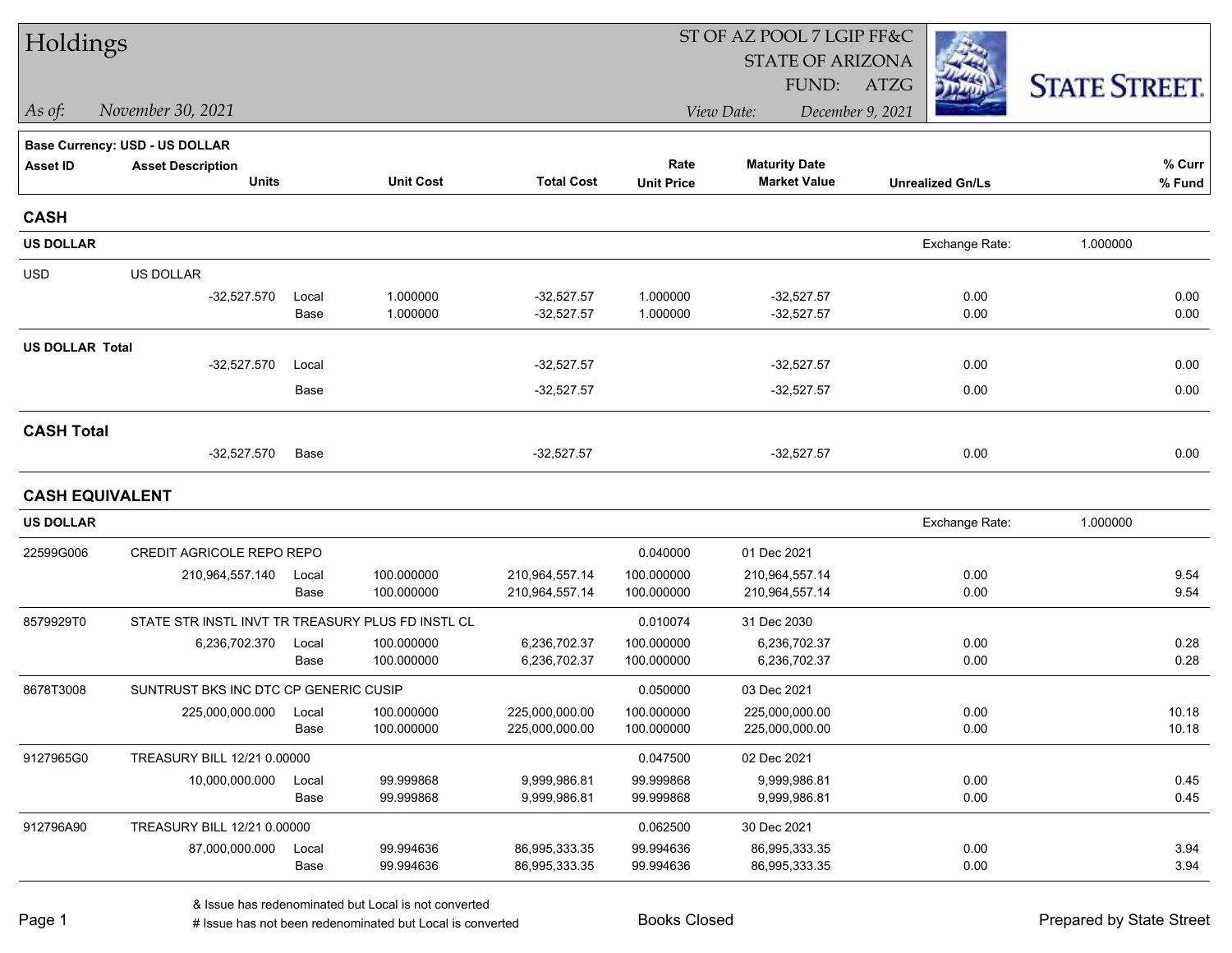| Holdings        |                                                            |       |                  |                   |                   | ST OF AZ POOL 7 LGIP FF&C |                         |                      |
|-----------------|------------------------------------------------------------|-------|------------------|-------------------|-------------------|---------------------------|-------------------------|----------------------|
|                 |                                                            |       |                  |                   |                   | <b>STATE OF ARIZONA</b>   |                         |                      |
|                 |                                                            |       |                  |                   |                   | FUND:                     | <b>ATZG</b>             | <b>STATE STREET.</b> |
| As of:          | November 30, 2021                                          |       |                  |                   |                   | View Date:                | December 9, 2021        |                      |
|                 |                                                            |       |                  |                   |                   |                           |                         |                      |
| <b>Asset ID</b> | Base Currency: USD - US DOLLAR<br><b>Asset Description</b> |       |                  |                   | Rate              | <b>Maturity Date</b>      |                         | $%$ Curr             |
|                 | <b>Units</b>                                               |       | <b>Unit Cost</b> | <b>Total Cost</b> | <b>Unit Price</b> | <b>Market Value</b>       | <b>Unrealized Gn/Ls</b> | % Fund               |
| 912796C31       | TREASURY BILL 01/22 0.00000                                |       |                  |                   | 0.045000          | 27 Jan 2022               |                         |                      |
|                 | 20,000,000.000                                             | Local | 99.992875        | 19,998,575.00     | 99.992875         | 19,998,575.00             | 0.00                    | 0.90                 |
|                 |                                                            | Base  | 99.992875        | 19,998,575.00     | 99.992875         | 19,998,575.00             | 0.00                    | 0.90                 |
| 912796D30       | TREASURY BILL 02/22 0.00000                                |       |                  |                   | 0.065000          | 24 Feb 2022               |                         |                      |
|                 | 10,000,000.000                                             | Local | 99.984653        | 9,998,465.28      | 99.984653         | 9,998,465.28              | 0.00                    | 0.45                 |
|                 |                                                            | Base  | 99.984653        | 9,998,465.28      | 99.984653         | 9,998,465.28              | 0.00                    | 0.45                 |
| 912796J42       | TREASURY BILL 06/22 0.00000                                |       |                  |                   | 0.067500          | 16 Jun 2022               |                         |                      |
|                 | 10,000,000.000                                             | Local | 99.963063        | 9,996,306.25      | 99.963063         | 9,996,306.25              | 0.00                    | 0.45                 |
|                 |                                                            | Base  | 99.963063        | 9,996,306.25      | 99.963063         | 9,996,306.25              | 0.00                    | 0.45                 |
| 912796J67       | TREASURY BILL 12/21 0.00000                                |       |                  |                   | 0.075000          | 16 Dec 2021               |                         |                      |
|                 | 30,000,000.000                                             | Local | 99.997153        | 29,999,145.83     | 99.997153         | 29,999,145.83             | 0.00                    | 1.36                 |
|                 |                                                            | Base  | 99.997153        | 29,999,145.83     | 99.997153         | 29,999,145.83             | 0.00                    | 1.36                 |
| 912796J75       | TREASURY BILL 12/21 0.00000                                |       |                  |                   | 0.060000          | 23 Dec 2021               |                         |                      |
|                 | 100,000,000.000                                            | Local | 99.996058        | 99,996,058.34     | 99.996058         | 99,996,058.34             | 0.00                    | 4.52                 |
|                 |                                                            | Base  | 99.996058        | 99,996,058.34     | 99.996058         | 99,996,058.34             | 0.00                    | 4.52                 |
| 912796K57       | TREASURY BILL 07/22 0.00000                                |       |                  |                   | 0.072500          | 14 Jul 2022               |                         |                      |
|                 | 10,000,000.000                                             | Local | 99.954688        | 9,995,468.75      | 99.954688         | 9,995,468.75              | 0.00                    | 0.45                 |
|                 |                                                            | Base  | 99.954688        | 9,995,468.75      | 99.954688         | 9,995,468.75              | 0.00                    | 0.45                 |
| 912796K65       | TREASURY BILL 01/22 0.00000                                |       |                  |                   | 0.061500          | 06 Jan 2022               |                         |                      |
|                 | 20,000,000.000                                             | Local | 99.993850        | 19,998,770.00     | 99.993850         | 19,998,770.00             | 0.00                    | 0.90                 |
|                 |                                                            | Base  | 99.993850        | 19,998,770.00     | 99.993850         | 19,998,770.00             | 0.00                    | 0.90                 |
| 912796L64       | TREASURY BILL 08/22 0.00000                                |       |                  |                   | 0.107500          | 11 Aug 2022               |                         |                      |
|                 | 20,000,000.000                                             | Local | 99.934993        | 19,986,998.61     | 99.934993         | 19,986,998.61             | 0.00                    | 0.90                 |
|                 |                                                            | Base  | 99.934993        | 19,986,998.61     | 99.934993         | 19,986,998.61             | 0.00                    | 0.90                 |
| 912796M71       | TREASURY BILL 09/22 0.00000                                |       |                  |                   | 0.090000          | 08 Sep 2022               |                         |                      |
|                 | 20,000,000.000                                             | Local | 99.936385        | 19,987,276.94     | 99.936385         | 19,987,276.94             | 0.00                    | 0.90                 |
|                 |                                                            | Base  | 99.936385        | 19,987,276.94     | 99.936385         | 19,987,276.94             | 0.00                    | 0.90                 |
| 912796P52       | TREASURY BILL 12/21 0.00000                                |       |                  |                   | 0.042500          | 07 Dec 2021               |                         |                      |
|                 | 40,000,000.000                                             | Local | 99.999227        | 39,999,690.66     | 99.999227         | 39,999,690.66             | 0.00                    | 1.81                 |
|                 |                                                            | Base  | 99.999227        | 39,999,690.66     | 99.999227         | 39,999,690.66             | 0.00                    | 1.81                 |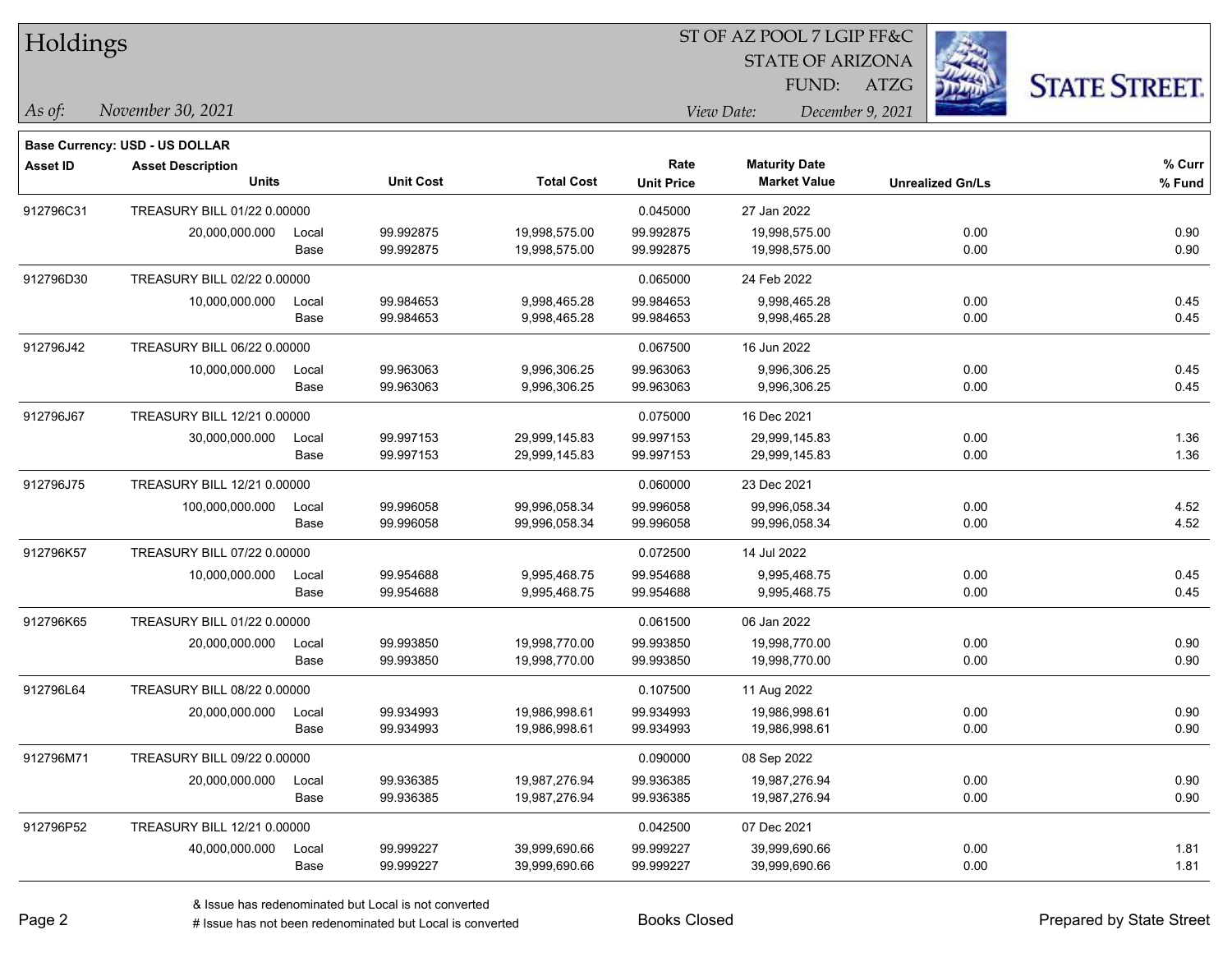| Holdings        |                                          |       |                  |                   |                           | <b>STATE OF ARIZONA</b>                     |                  |                         |                      |
|-----------------|------------------------------------------|-------|------------------|-------------------|---------------------------|---------------------------------------------|------------------|-------------------------|----------------------|
|                 |                                          |       |                  |                   |                           | FUND:                                       | <b>ATZG</b>      |                         | <b>STATE STREET.</b> |
| As of:          | November 30, 2021                        |       |                  |                   |                           | View Date:                                  | December 9, 2021 |                         |                      |
|                 | <b>Base Currency: USD - US DOLLAR</b>    |       |                  |                   |                           |                                             |                  |                         |                      |
| <b>Asset ID</b> | <b>Asset Description</b><br><b>Units</b> |       | <b>Unit Cost</b> | <b>Total Cost</b> | Rate<br><b>Unit Price</b> | <b>Maturity Date</b><br><b>Market Value</b> |                  | <b>Unrealized Gn/Ls</b> | % Curr<br>% Fund     |
| 912796Q28       | TREASURY BILL 05/22 0.00000              |       |                  |                   | 0.060000                  | 12 May 2022                                 |                  |                         |                      |
|                 | 10,000,000.000                           | Local | 99.973000        | 9,997,300.00      | 99.973000                 | 9,997,300.00                                |                  | 0.00                    | 0.45                 |
|                 |                                          | Base  | 99.973000        | 9,997,300.00      | 99.973000                 | 9,997,300.00                                |                  | 0.00                    | 0.45                 |
| 912796Q69       | TREASURY BILL 01/22 0.00000              |       |                  |                   | 0.051500                  | 11 Jan 2022                                 |                  |                         |                      |
|                 | 30,000,000.000                           | Local | 99.994135        | 29,998,240.42     | 99.994135                 | 29,998,240.42                               |                  | 0.00                    | 1.36                 |
|                 |                                          | Base  | 99.994135        | 29,998,240.42     | 99.994135                 | 29,998,240.42                               |                  | 0.00                    | 1.36                 |
| 926NKW009       | AMHERST PIERPONT 04/15 VAR               |       |                  |                   | 0.050000                  | 01 Dec 2021                                 |                  |                         |                      |
|                 | 40,000,000.000                           | Local | 100.000000       | 40,000,000.00     | 100.000000                | 40,000,000.00                               |                  | 0.00                    | 1.81                 |
|                 |                                          | Base  | 100.000000       | 40,000,000.00     | 100.000000                | 40,000,000.00                               |                  | 0.00                    | 1.81                 |
| 926NKW009       | AMHERST PIERPONT 04/15 VAR               |       |                  |                   | 0.050000                  | 08 Dec 2021                                 |                  |                         |                      |
|                 | 40,000,000.000                           | Local | 100.000000       | 40,000,000.00     | 100.000000                | 40,000,000.00                               |                  | 0.00                    | 1.81                 |
|                 |                                          | Base  | 100.000000       | 40,000,000.00     | 100.000000                | 40,000,000.00                               |                  | 0.00                    | 1.81                 |
| 926NKW009       | AMHERST PIERPONT 04/15 VAR               |       |                  |                   | 0.050000                  | 15 Dec 2021                                 |                  |                         |                      |
|                 | 50,000,000.000                           | Local | 100.000000       | 50,000,000.00     | 100.000000                | 50,000,000.00                               |                  | 0.00                    | 2.26                 |
|                 |                                          | Base  | 100.000000       | 50,000,000.00     | 100.000000                | 50,000,000.00                               |                  | 0.00                    | 2.26                 |
| 927WWR006       | TD SECURITIES TD SECURITIES              |       |                  |                   | 0.040000                  | 01 Dec 2021                                 |                  |                         |                      |
|                 | 50,000,000.000                           | Local | 100.000000       | 50,000,000.00     | 100.000000                | 50,000,000.00                               |                  | 0.00                    | 2.26                 |
|                 |                                          | Base  | 100.000000       | 50,000,000.00     | 100.000000                | 50,000,000.00                               |                  | 0.00                    | 2.26                 |
| 935MUR901       | <b>WESTERN ALLIANCE BANK</b>             |       |                  |                   | 0.250000                  | 31 Mar 2022                                 |                  |                         |                      |
|                 | 5,001,869.090                            | Local | 100.000000       | 5,001,869.09      | 100.000000                | 5,001,869.09                                |                  | 0.00                    | 0.23                 |
|                 |                                          | Base  | 100.000000       | 5,001,869.09      | 100.000000                | 5,001,869.09                                |                  | 0.00                    | 0.23                 |
| 942PVK008       | WAM AZ 1 WAM AZR 1                       |       |                  |                   | 0.250000                  | 14 Apr 2022                                 |                  |                         |                      |
|                 | 5,000,000.000                            | Local | 100.000000       | 5,000,000.00      | 100.000000                | 5,000,000.00                                |                  | 0.00                    | 0.23                 |
|                 |                                          | Base  | 100.000000       | 5,000,000.00      | 100.000000                | 5,000,000.00                                |                  | 0.00                    | 0.23                 |
| 942PVKII0       | WAM AZ 2 WAM AZR 2                       |       |                  |                   | 0.250000                  | 21 Apr 2022                                 |                  |                         |                      |
|                 | 5,000,000.000                            | Local | 100.000000       | 5,000,000.00      | 100.000000                | 5,000,000.00                                |                  | $0.00\,$                | 0.23                 |
|                 |                                          | Base  | 100.000000       | 5,000,000.00      | 100.000000                | 5,000,000.00                                |                  | 0.00                    | 0.23                 |
| 942PVL006       | WAM AZ 4 WAM AZR 4                       |       |                  |                   | 0.000000                  | 01 Dec 2021                                 |                  |                         |                      |
|                 | 38,034,365.760                           | Local | 100.000000       | 38,034,365.76     | 100.000000                | 38,034,365.76                               |                  | 0.00                    | 1.72                 |
|                 |                                          | Base  | 100.000000       | 38,034,365.76     | 100.000000                | 38,034,365.76                               |                  | 0.00                    | 1.72                 |

ST OF AZ POOL 7 LGIP FF&C

 $TT.1.1$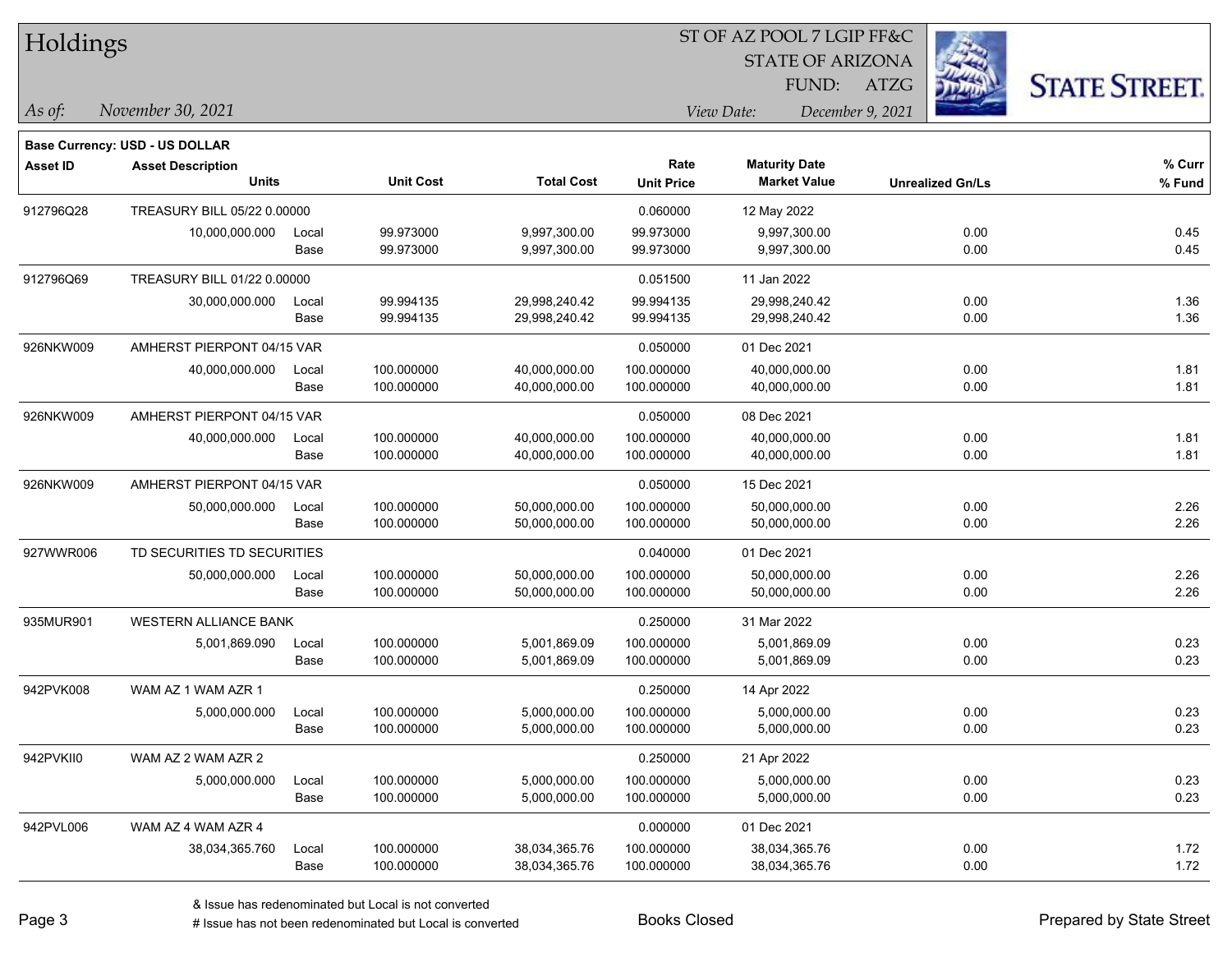| Holdings               |                                       |       |                  |                   |                   | ST OF AZ POOL 7 LGIP FF&C |                         |                      |
|------------------------|---------------------------------------|-------|------------------|-------------------|-------------------|---------------------------|-------------------------|----------------------|
|                        |                                       |       |                  |                   |                   | <b>STATE OF ARIZONA</b>   |                         |                      |
|                        |                                       |       |                  |                   |                   | FUND:                     | ATZG                    | <b>STATE STREET.</b> |
| As of:                 | November 30, 2021                     |       |                  |                   |                   | View Date:                | December 9, 2021        |                      |
|                        | <b>Base Currency: USD - US DOLLAR</b> |       |                  |                   |                   |                           |                         |                      |
| <b>Asset ID</b>        | <b>Asset Description</b>              |       |                  |                   | Rate              | <b>Maturity Date</b>      |                         | % Curr               |
|                        | <b>Units</b>                          |       | <b>Unit Cost</b> | <b>Total Cost</b> | <b>Unit Price</b> | <b>Market Value</b>       | <b>Unrealized Gn/Ls</b> | % Fund               |
| 942PVNII4              | WAM AZ 7 WAM AZR 7                    |       |                  |                   | 0.250000          | 16 Dec 2021               |                         |                      |
|                        | 5,000,000.000                         | Local | 100.000000       | 5,000,000.00      | 100.000000        | 5,000,000.00              | 0.00                    | 0.23                 |
|                        |                                       | Base  | 100.000000       | 5,000,000.00      | 100.000000        | 5,000,000.00              | 0.00                    | 0.23                 |
| 95763A914              | WESTERN ALLIANCE BANCORP PP           |       |                  |                   | 0.250000          | 23 Jun 2022               |                         |                      |
|                        | 5,004,983.720                         | Local | 100.000000       | 5,004,983.72      | 100.000000        | 5,004,983.72              | 0.00                    | 0.23                 |
|                        |                                       | Base  | 100.000000       | 5,004,983.72      | 100.000000        | 5,004,983.72              | 0.00                    | 0.23                 |
| 978UHK000              | DAIWA CAPITAL MARKETS REPO            |       |                  |                   | 0.040000          | 01 Dec 2021               |                         |                      |
|                        | 250,000,000.000                       | Local | 100.000000       | 250,000,000.00    | 100.000000        | 250,000,000.00            | 0.00                    | 11.31                |
|                        |                                       | Base  | 100.000000       | 250,000,000.00    | 100.000000        | 250,000,000.00            | 0.00                    | 11.31                |
| 979RFJ001              | ALLIANCE BANK OF ARIZONA MONEY        |       |                  |                   | 0.050000          | 01 Dec 2021               |                         |                      |
|                        | 3,084.840                             | Local | 100.000000       | 3,084.84          | 100.000000        | 3,084.84                  | 0.00                    | 0.00                 |
|                        |                                       | Base  | 100.000000       | 3,084.84          | 100.000000        | 3,084.84                  | 0.00                    | 0.00                 |
| 985FHY004              | MITSUBISHI UFJ REPO                   |       |                  |                   | 0.040000          | 01 Dec 2021               |                         |                      |
|                        | 40,045,702.560                        | Local | 100.000000       | 40,045,702.56     | 100.000000        | 40,045,702.56             | 0.00                    | 1.81                 |
|                        |                                       | Base  | 100.000000       | 40,045,702.56     | 100.000000        | 40,045,702.56             | 0.00                    | 1.81                 |
| 993YHF905              | WAM CORE PLS SSBT SEC ID IGTF2380002  |       |                  |                   | 0.250000          | 07 Apr 2022               |                         |                      |
|                        | 10,000,000.000                        | Local | 100.000000       | 10,000,000.00     | 100.000000        | 10,000,000.00             | 0.00                    | 0.45                 |
|                        |                                       | Base  | 100.000000       | 10,000,000.00     | 100.000000        | 10,000,000.00             | 0.00                    | 0.45                 |
| <b>US DOLLAR Total</b> |                                       |       |                  |                   |                   |                           |                         |                      |
|                        | 1,402,291,265.480                     | Local |                  | 1,402,238,881.72  |                   | 1,402,238,881.72          | 0.00                    | 63.44                |
|                        |                                       | Base  |                  | 1,402,238,881.72  |                   | 1,402,238,881.72          | 0.00                    | 63.44                |
|                        | <b>CASH EQUIVALENT Total</b>          |       |                  |                   |                   |                           |                         |                      |
|                        | 1,402,291,265.480                     | Base  |                  | 1,402,238,881.72  |                   | 1,402,238,881.72          | 0.00                    | 63.44                |
| <b>FIXED INCOME</b>    |                                       |       |                  |                   |                   |                           |                         |                      |
| <b>US DOLLAR</b>       |                                       |       |                  |                   |                   |                           | Exchange Rate:          | 1.000000             |
| 9127965G0              | TREASURY BILL 12/21 0.00000           |       |                  |                   | 0.010000          | 02 Dec 2021               |                         |                      |
|                        | 20,000,000.000                        | Local | 99.999792        | 19,999,958.38     | 99.999921         | 19,999,984.20             | 25.82                   | 0.90                 |
|                        |                                       | Base  | 99.999792        | 19,999,958.38     | 99.999921         | 19,999,984.20             | 25.82                   | 0.90                 |
|                        |                                       |       |                  |                   |                   |                           |                         |                      |

& Issue has redenominated but Local is not converted

# Issue has not been redenominated but Local is converted Books Closed Prepared by State Street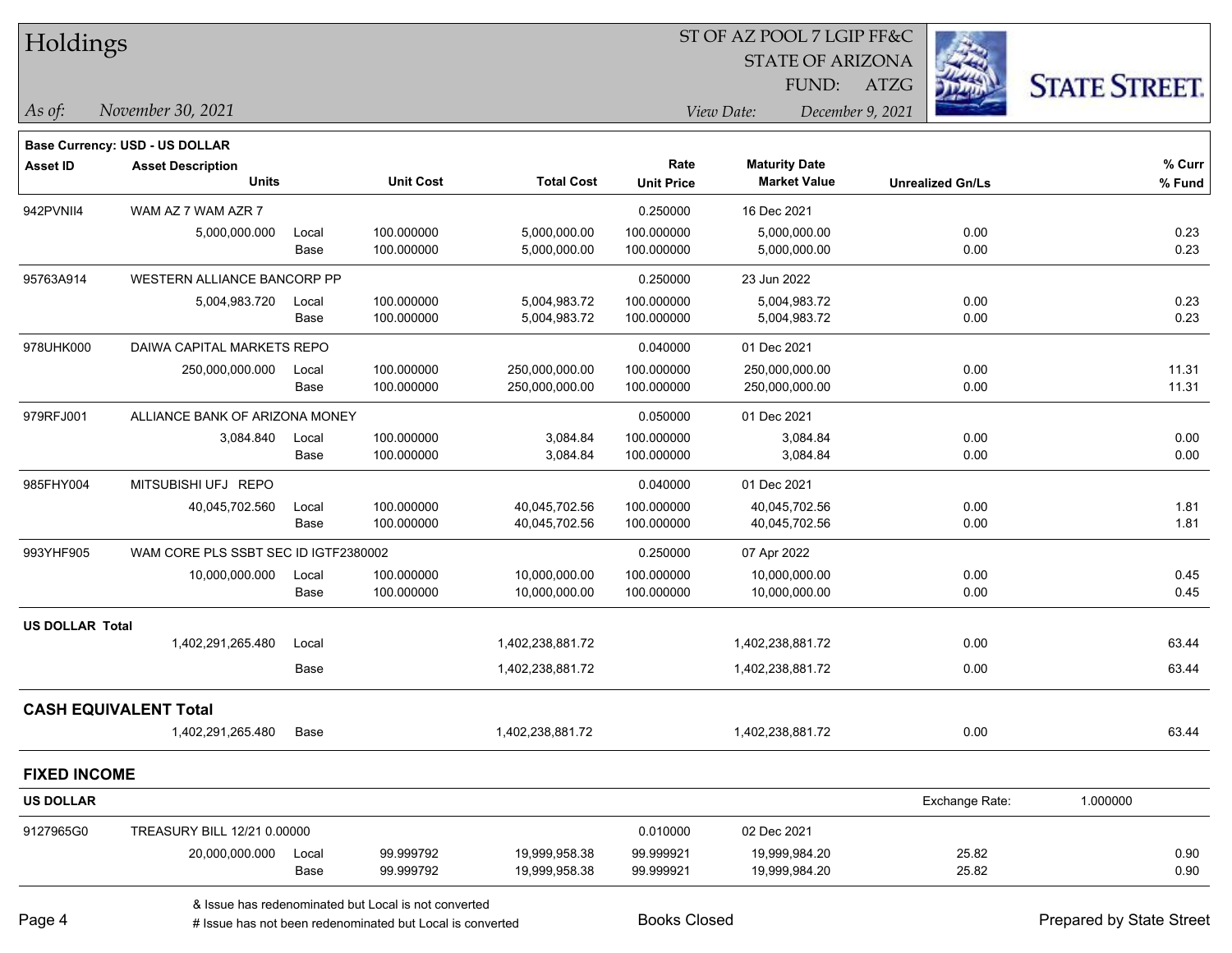| Holdings        |                                          |       |                  |                   |                   | ST OF AZ POOL 7 LGIP FF&C |                         |                      |
|-----------------|------------------------------------------|-------|------------------|-------------------|-------------------|---------------------------|-------------------------|----------------------|
|                 |                                          |       |                  |                   |                   | <b>STATE OF ARIZONA</b>   |                         |                      |
|                 |                                          |       |                  |                   |                   | FUND:                     | ATZG                    | <b>STATE STREET.</b> |
| As of:          | November 30, 2021                        |       |                  |                   |                   | View Date:                | December 9, 2021        |                      |
|                 |                                          |       |                  |                   |                   |                           |                         |                      |
|                 | <b>Base Currency: USD - US DOLLAR</b>    |       |                  |                   | Rate              | <b>Maturity Date</b>      |                         | % Curr               |
| <b>Asset ID</b> | <b>Asset Description</b><br><b>Units</b> |       | <b>Unit Cost</b> | <b>Total Cost</b> | <b>Unit Price</b> | <b>Market Value</b>       | <b>Unrealized Gn/Ls</b> | % Fund               |
| 912796A90       | TREASURY BILL 12/21 0.00000              |       |                  |                   | 0.010000          | 30 Dec 2021               |                         |                      |
|                 | 13,000,000.000                           | Local | 99.991309        | 12,998,870.21     | 99.992851         | 12,999,070.63             | 200.42                  | 0.59                 |
|                 |                                          | Base  | 99.991309        | 12,998,870.21     | 99.992851         | 12,999,070.63             | 200.42                  | 0.59                 |
| 912796C31       | TREASURY BILL 01/22 0.00000              |       |                  |                   | 0.010000          | 27 Jan 2022               |                         |                      |
|                 | 30,000,000.000                           | Local | 99.988996        | 29,996,698.77     | 99.992875         | 29,997,862.50             | 1,163.73                | 1.36                 |
|                 |                                          | Base  | 99.988996        | 29,996,698.77     | 99.992875         | 29,997,862.50             | 1,163.73                | 1.36                 |
| 912796F38       | TREASURY BILL 03/22 0.00000              |       |                  |                   | 0.010000          | 24 Mar 2022               |                         |                      |
|                 | 10,000,000.000                           | Local | 99.977243        | 9,997,724.29      | 99.982265         | 9,998,226.50              | 502.21                  | 0.45                 |
|                 |                                          | Base  | 99.977243        | 9,997,724.29      | 99.982265         | 9,998,226.50              | 502.21                  | 0.45                 |
| 912796H44       | TREASURY BILL 05/22 0.00000              |       |                  |                   |                   | 19 May 2022               |                         |                      |
|                 | 10,000,000.000                           | Local | 99.969016        | 9,996,901.64      | 99.956576         | 9,995,657.60              | $-1,244.04$             | 0.45                 |
|                 |                                          | Base  | 99.969016        | 9,996,901.64      | 99.956576         | 9,995,657.60              | $-1,244.04$             | 0.45                 |
| 912796L98       | TREASURY BILL 03/22 0.00000              |       |                  |                   |                   | 03 Mar 2022               |                         |                      |
|                 | 20,000,000.000                           | Local | 99.985971        | 19,997,194.20     | 99.986541         | 19,997,308.20             | 114.00                  | 0.90                 |
|                 |                                          | Base  | 99.985971        | 19,997,194.20     | 99.986541         | 19,997,308.20             | 114.00                  | 0.90                 |
| 912796M89       | TREASURY BILL 10/22 0.00000              |       |                  |                   | 0.010000          | 06 Oct 2022               |                         |                      |
|                 | 10,000,000.000                           | Local | 99.928759        | 9,992,875.85      | 99.839062         | 9,983,906.20              | $-8,969.65$             | 0.45                 |
|                 |                                          | Base  | 99.928759        | 9,992,875.85      | 99.839062         | 9,983,906.20              | $-8,969.65$             | 0.45                 |
| 912796N54       | TREASURY BILL 11/21 0.00000              |       |                  |                   | 0.010000          | 09 Nov 2021               |                         |                      |
|                 | 0.000                                    | Local | 0.000000         | $-0.09$           | 0.000000          | 0.00                      | 0.09                    | 0.00                 |
|                 |                                          | Base  | 0.000000         | $-0.09$           | 0.000000          | 0.00                      | 0.09                    | 0.00                 |
| 912796N88       | TREASURY BILL 11/21 0.00000              |       |                  |                   |                   | 30 Nov 2021               |                         |                      |
|                 | 0.000                                    | Local | 0.000000         | $-0.02$           | 0.000000          | 0.00                      | 0.02                    | 0.00                 |
|                 |                                          | Base  | 0.000000         | $-0.02$           | 0.000000          | 0.00                      | 0.02                    | 0.00                 |
| 912796P45       | WI TREASURY SEC. 05/22 0                 |       |                  |                   | 0.010000          | 05 May 2022               |                         |                      |
|                 | 10,000,000.000                           | Local | 99.974165        | 9,997,416.46      | 99.961190         | 9,996,119.00              | $-1,297.46$             | 0.45                 |
|                 |                                          | Base  | 99.974165        | 9,997,416.46      | 99.961190         | 9,996,119.00              | $-1,297.46$             | 0.45                 |
| 912796P52       | TREASURY BILL 12/21 0.00000              |       |                  |                   | 0.010000          | 07 Dec 2021               |                         |                      |
|                 | 30,000,000.000                           | Local | 99.998939        | 29,999,681.65     | 99.999806         | 29,999,941.80             | 260.15                  | 1.36                 |
|                 |                                          | Base  | 99.998939        | 29,999,681.65     | 99.999806         | 29,999,941.80             | 260.15                  | 1.36                 |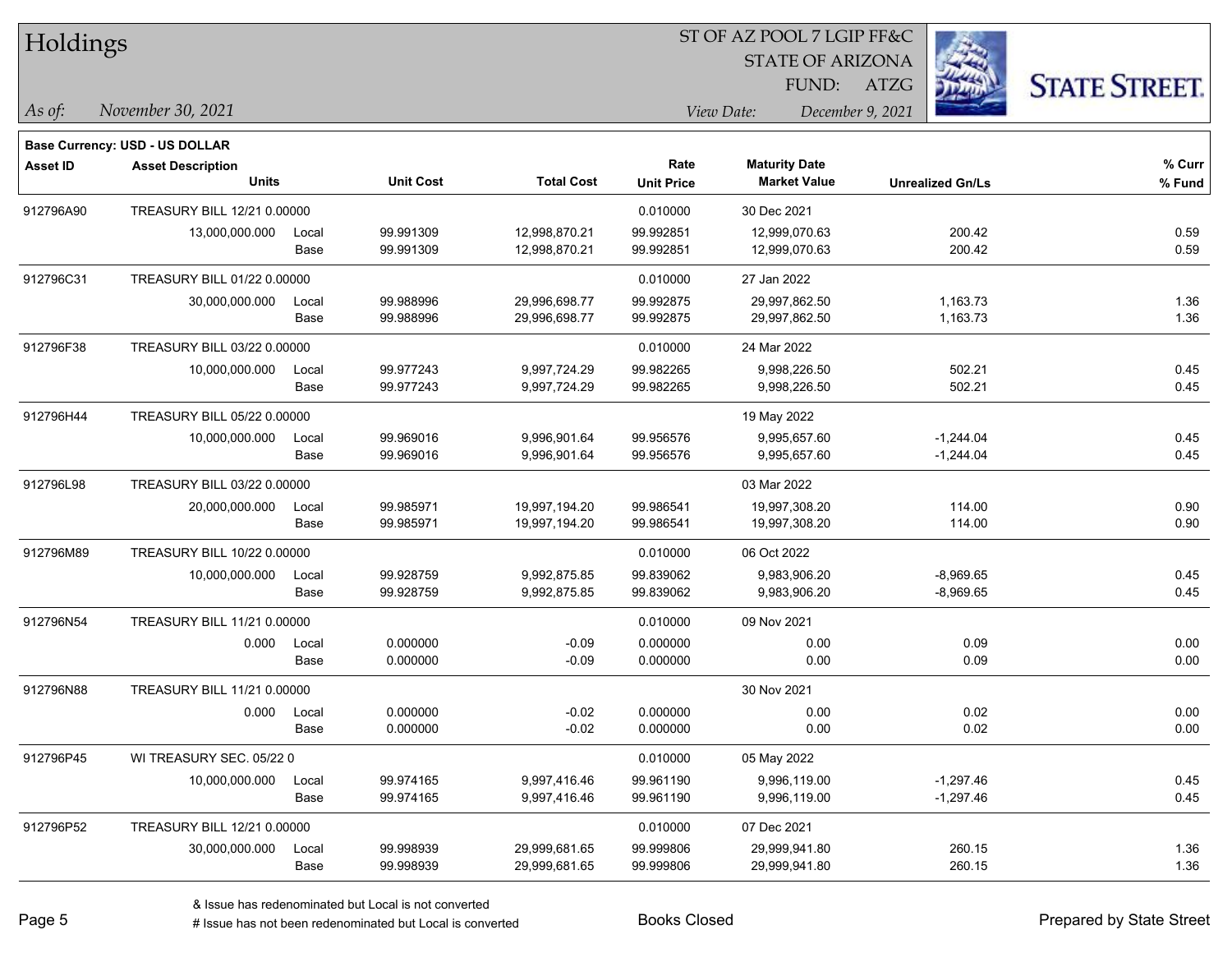| Holdings        |                                                            |       |                  |                   |                   | ST OF AZ POOL 7 LGIP FF&C |                         |                      |
|-----------------|------------------------------------------------------------|-------|------------------|-------------------|-------------------|---------------------------|-------------------------|----------------------|
|                 |                                                            |       |                  |                   |                   | <b>STATE OF ARIZONA</b>   |                         |                      |
|                 |                                                            |       |                  |                   |                   | FUND:                     | <b>ATZG</b>             | <b>STATE STREET.</b> |
| As of:          | November 30, 2021                                          |       |                  |                   |                   | View Date:                | December 9, 2021        |                      |
|                 |                                                            |       |                  |                   |                   |                           |                         |                      |
| <b>Asset ID</b> | Base Currency: USD - US DOLLAR<br><b>Asset Description</b> |       |                  |                   | Rate              | <b>Maturity Date</b>      |                         | % Curr               |
|                 | Units                                                      |       | <b>Unit Cost</b> | <b>Total Cost</b> | <b>Unit Price</b> | <b>Market Value</b>       | <b>Unrealized Gn/Ls</b> | % Fund               |
| 912796P60       | CASH MGMT BILL 12/21 0                                     |       |                  |                   | 0.010000          | 14 Dec 2021               |                         |                      |
|                 | 60,000,000.000                                             | Local | 99.997817        | 59,998,690.18     | 99.997779         | 59,998,667.40             | $-22.78$                | 2.71                 |
|                 |                                                            | Base  | 99.997817        | 59,998,690.18     | 99.997779         | 59,998,667.40             | $-22.78$                | 2.71                 |
| 912796P78       | TREASURY BILL 12/21 0.00000                                |       |                  |                   | 0.010000          | 21 Dec 2021               |                         |                      |
|                 | 50,000,000.000                                             | Local | 99.995000        | 49,997,499.96     | 99.995694         | 49,997,847.00             | 347.04                  | 2.26                 |
|                 |                                                            | Base  | 99.995000        | 49,997,499.96     | 99.995694         | 49,997,847.00             | 347.04                  | 2.26                 |
| 912796P86       | TREASURY BILL 12/21 0.00000                                |       |                  |                   | 0.010000          | 28 Dec 2021               |                         |                      |
|                 | 70,000,000.000                                             | Local | 99.993389        | 69,995,372.51     | 99.993175         | 69,995,222.50             | $-150.01$               | 3.17                 |
|                 |                                                            | Base  | 99.993389        | 69,995,372.51     | 99.993175         | 69,995,222.50             | $-150.01$               | 3.17                 |
| 912796Q36       | TREASURY BILL 05/22 0.00000                                |       |                  |                   | 0.010000          | 26 May 2022               |                         |                      |
|                 | 10,000,000.000                                             | Local | 99.967734        | 9,996,773.37      | 99.953950         | 9,995,395.00              | $-1,378.37$             | 0.45                 |
|                 |                                                            | Base  | 99.967734        | 9,996,773.37      | 99.953950         | 9,995,395.00              | $-1,378.37$             | 0.45                 |
| 912796Q44       | TREASURY BILL 06/22 0.00000                                |       |                  |                   | 0.010000          | 02 Jun 2022               |                         |                      |
|                 | 10,000,000.000                                             | Local | 99.951972        | 9,995,197.20      | 99.950708         | 9,995,070.80              | $-126.40$               | 0.45                 |
|                 |                                                            | Base  | 99.951972        | 9,995,197.20      | 99.950708         | 9,995,070.80              | $-126.40$               | 0.45                 |
| 912796Q51       | TREASURY BILL 01/22 0.00000                                |       |                  |                   | 0.010000          | 04 Jan 2022               |                         |                      |
|                 | 70,000,000.000                                             | Local | 99.994367        | 69,996,057.01     | 99.994182         | 69,995,927.40             | $-129.61$               | 3.17                 |
|                 |                                                            | Base  | 99.994367        | 69,996,057.01     | 99.994182         | 69,995,927.40             | $-129.61$               | 3.17                 |
| 912796Q69       | TREASURY BILL 01/22 0.00000                                |       |                  |                   | 0.010000          | 11 Jan 2022               |                         |                      |
|                 | 70,000,000.000                                             | Local | 99.993525        | 69,995,467.37     | 99.995444         | 69,996,810.80             | 1,343.43                | 3.17                 |
|                 |                                                            | Base  | 99.993525        | 69,995,467.37     | 99.995444         | 69,996,810.80             | 1,343.43                | 3.17                 |
| 912796Q77       | TREASURY BILL 01/22 0.00000                                |       |                  |                   | 0.010000          | 18 Jan 2022               |                         |                      |
|                 | 50,000,000.000                                             | Local | 99.992560        | 49,996,280.09     | 99.995000         | 49,997,500.00             | 1,219.91                | 2.26                 |
|                 |                                                            | Base  | 99.992560        | 49,996,280.09     | 99.995000         | 49,997,500.00             | 1,219.91                | 2.26                 |
| 912796Q93       | TREASURY BILL 02/22 0.00000                                |       |                  |                   |                   | 01 Feb 2022               |                         |                      |
|                 | 20,000,000.000                                             | Local | 99.992250        | 19,998,450.00     | 99.992594         | 19,998,518.80             | 68.80                   | 0.90                 |
|                 |                                                            | Base  | 99.992250        | 19,998,450.00     | 99.992594         | 19,998,518.80             | 68.80                   | 0.90                 |
| 912796Y94       | CASH MGMT BILL 12/21 0.00000                               |       |                  |                   |                   | 31 Dec 2021               |                         |                      |
|                 | 20,000,000.000                                             | Local | 99.987708        | 19,997,541.66     | 99.989178         | 19,997,835.60             | 293.94                  | 0.90                 |
|                 |                                                            | Base  | 99.987708        | 19,997,541.66     | 99.989178         | 19,997,835.60             | 293.94                  | 0.90                 |

# Issue has not been redenominated but Local is converted Books Closed Prepared by State Street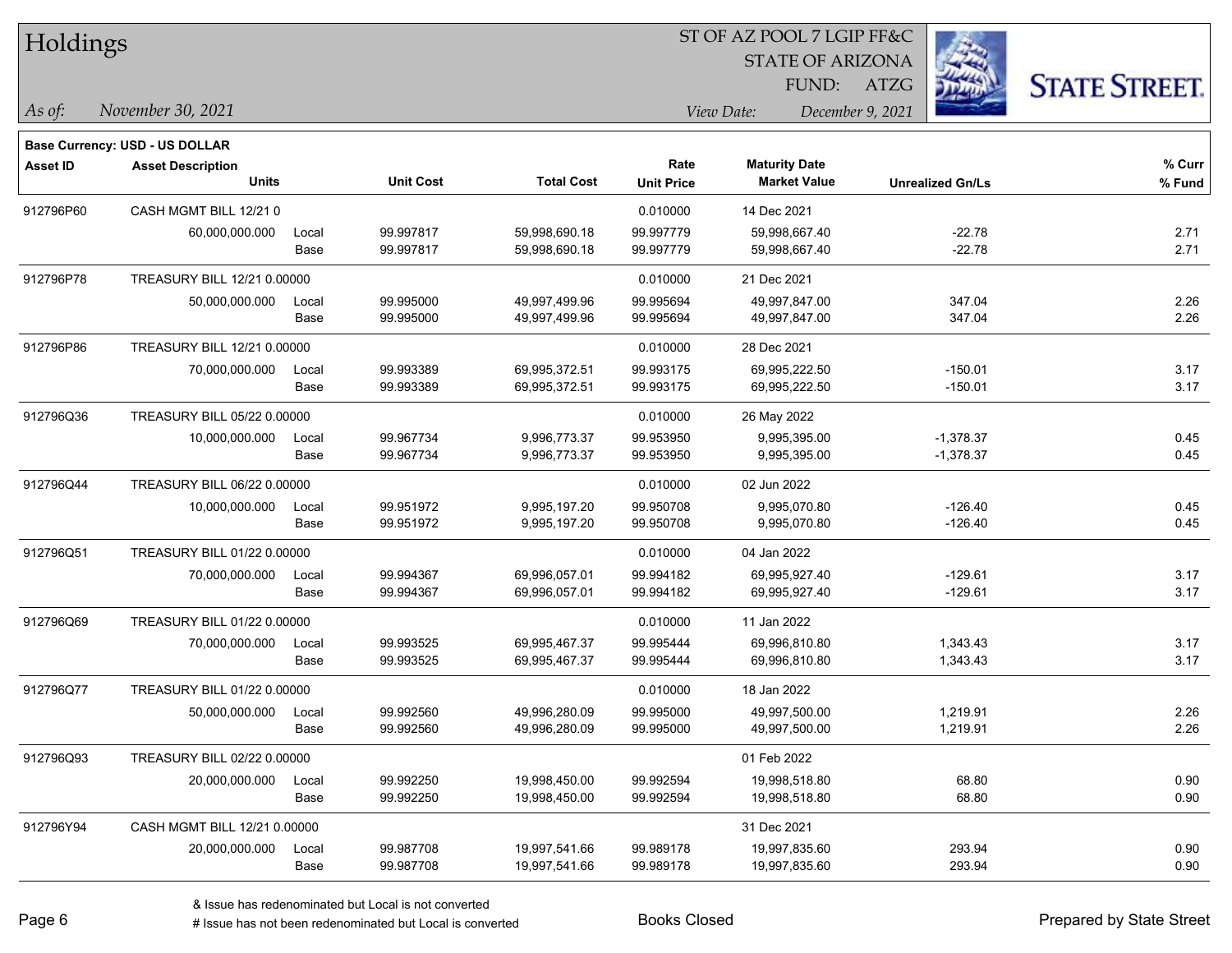| Holdings        |                                    |       |                  |                   |                   | ST OF AZ POOL 7 LGIP FF&C |                         |                      |
|-----------------|------------------------------------|-------|------------------|-------------------|-------------------|---------------------------|-------------------------|----------------------|
|                 |                                    |       |                  |                   |                   | <b>STATE OF ARIZONA</b>   |                         |                      |
|                 |                                    |       |                  |                   |                   | FUND:                     | ATZG                    | <b>STATE STREET.</b> |
| As of:          | November 30, 2021                  |       |                  |                   |                   | View Date:                | December 9, 2021        |                      |
|                 | Base Currency: USD - US DOLLAR     |       |                  |                   |                   |                           |                         |                      |
| <b>Asset ID</b> | <b>Asset Description</b>           |       |                  |                   | Rate              | <b>Maturity Date</b>      |                         | % Curr               |
|                 | <b>Units</b>                       |       | <b>Unit Cost</b> | <b>Total Cost</b> | <b>Unit Price</b> | <b>Market Value</b>       | <b>Unrealized Gn/Ls</b> | % Fund               |
| 912796ZC6       | CASH MGMT BILL 11/21 0.00000       |       |                  |                   | 0.010000          | 01 Nov 2021               |                         |                      |
|                 | 0.000                              | Local | 0.000000         | $-0.18$           | 0.000000          | 0.00                      | 0.18                    | 0.00                 |
|                 |                                    | Base  | 0.000000         | $-0.18$           | 0.000000          | 0.00                      | 0.18                    | 0.00                 |
| 912796ZX0       | CASH MGMT BILL 12/21 0.00000       |       |                  |                   |                   | 15 Dec 2021               |                         |                      |
|                 | 30,000,000.000                     | Local | 99.997861        | 29,999,358.33     | 99.996500         | 29,998,950.00             | $-408.33$               | 1.36                 |
|                 |                                    | Base  | 99.997861        | 29,999,358.33     | 99.996500         | 29,998,950.00             | $-408.33$               | 1.36                 |
| 912828W55       | <b>US TREASURY N/B 02/22 1.875</b> |       |                  |                   | 1.875000          | 28 Feb 2022               |                         |                      |
|                 | 10,000,000.000                     | Local | 100.438485       | 10,043,848.54     | 100.445845        | 10,044,584.50             | 735.96                  | 0.45                 |
|                 |                                    | Base  | 100.438485       | 10,043,848.54     | 100.445845        | 10,044,584.50             | 735.96                  | 0.45                 |
| 912828W89       | US TREASURY N/B 03/22 1.875        |       |                  |                   | 1.875000          | 31 Mar 2022               |                         |                      |
|                 | 10,000,000.000                     | Local | 100.590974       | 10,059,097.42     | 100.594179        | 10,059,417.90             | 320.48                  | 0.46                 |
|                 |                                    | Base  | 100.590974       | 10,059,097.42     | 100.594179        | 10,059,417.90             | 320.48                  | 0.46                 |
| 912828WZ9       | US TREASURY N/B 04/22 1.75         |       |                  |                   | 1.750000          | 30 Apr 2022               |                         |                      |
|                 | 10,000,000.000                     | Local | 100.699628       | 10,069,962.84     | 100.687500        | 10,068,750.00             | $-1,212.84$             | 0.46                 |
|                 |                                    | Base  | 100.699628       | 10,069,962.84     | 100.687500        | 10,068,750.00             | $-1,212.84$             | 0.46                 |
| 912828ZR4       | US TREASURY N/B 05/22 0.125        |       |                  |                   | 0.125000          | 31 May 2022               |                         |                      |
|                 | 10,000,000.000                     | Local | 100.017962       | 10,001,796.16     | 100.008449        | 10,000,844.90             | $-951.26$               | 0.45                 |
|                 |                                    | Base  | 100.017962       | 10,001,796.16     | 100.008449        | 10,000,844.90             | $-951.26$               | 0.45                 |
| 912828ZX1       | US TREASURY N/B 06/22 0.125        |       |                  |                   | 0.125000          | 30 Jun 2022               |                         |                      |
|                 | 20,000,000.000                     | Local | 100.018689       | 20,003,737.76     | 100.007812        | 20,001,562.40             | $-2,175.36$             | 0.90                 |
|                 |                                    | Base  | 100.018689       | 20,003,737.76     | 100.007812        | 20,001,562.40             | $-2,175.36$             | 0.90                 |
| 91282CAA9       | US TREASURY FRN 07/22 VAR          |       |                  |                   | 0.105006          | 31 Jul 2022               |                         |                      |
|                 | 5,000,000.000                      | Local | 99.996643        | 4,999,832.15      | 100.027363        | 5,001,368.15              | 1,536.00                | 0.23                 |
|                 |                                    | Base  | 99.996643        | 4,999,832.15      | 100.027363        | 5,001,368.15              | 1,536.00                | 0.23                 |
| 91282CAC5       | US TREASURY N/B 07/22 0.125        |       |                  |                   | 0.125000          | 31 Jul 2022               |                         |                      |
|                 | 10,000,000.000                     | Local | 100.014020       | 10,001,401.95     | 100.000661        | 10,000,066.10             | $-1,335.85$             | 0.45                 |
|                 |                                    | Base  | 100.014020       | 10,001,401.95     | 100.000661        | 10,000,066.10             | $-1,335.85$             | 0.45                 |
| 91282CAG6       | US TREASURY N/B 08/22 0.125        |       |                  |                   | 0.125000          | 31 Aug 2022               |                         |                      |
|                 | 20,000,000.000                     | Local | 100.014155       | 20,002,831.03     | 99.984375         | 19,996,875.00             | $-5,956.03$             | 0.90                 |
|                 |                                    | Base  | 100.014155       | 20,002,831.03     | 99.984375         | 19,996,875.00             | $-5,956.03$             | 0.90                 |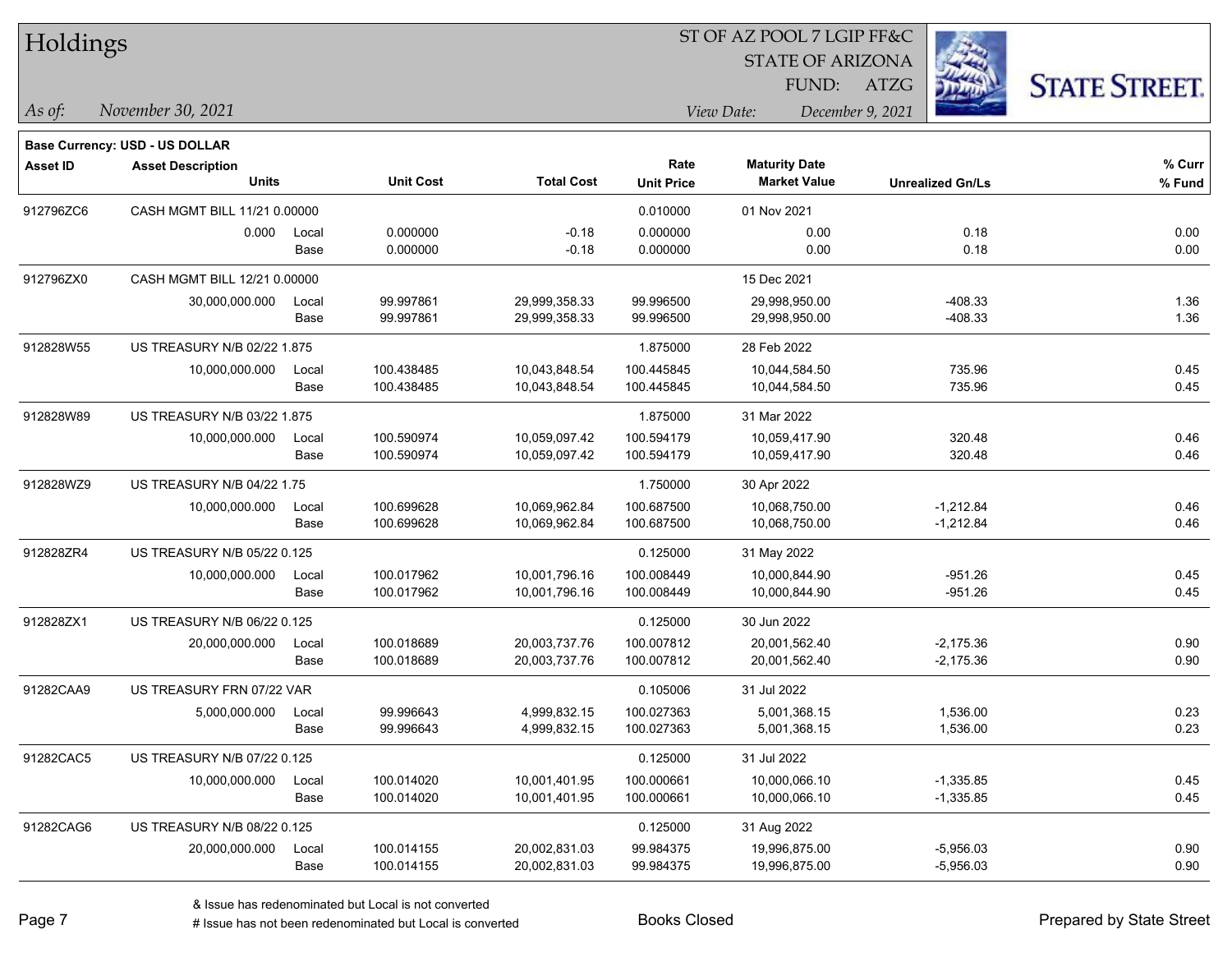| Holdings               |                                          |       |                  | ST OF AZ POOL 7 LGIP FF&C |                           |                                             |                         |                      |  |  |  |
|------------------------|------------------------------------------|-------|------------------|---------------------------|---------------------------|---------------------------------------------|-------------------------|----------------------|--|--|--|
|                        |                                          |       |                  |                           |                           | <b>STATE OF ARIZONA</b>                     |                         |                      |  |  |  |
|                        |                                          |       |                  |                           |                           | FUND:                                       | <b>ATZG</b>             | <b>STATE STREET.</b> |  |  |  |
| As of:                 | November 30, 2021                        |       |                  |                           |                           | View Date:                                  | December 9, 2021        |                      |  |  |  |
|                        | <b>Base Currency: USD - US DOLLAR</b>    |       |                  |                           |                           |                                             |                         |                      |  |  |  |
| <b>Asset ID</b>        | <b>Asset Description</b><br><b>Units</b> |       | <b>Unit Cost</b> | <b>Total Cost</b>         | Rate<br><b>Unit Price</b> | <b>Maturity Date</b><br><b>Market Value</b> | <b>Unrealized Gn/Ls</b> | % Curr<br>% Fund     |  |  |  |
| 91282CAN1              | US TREASURY N/B 09/22 0.125              |       |                  |                           | 0.125000                  | 30 Sep 2022                                 |                         |                      |  |  |  |
|                        | 20,000,000.000                           | Local | 100.011358       | 20,002,271.55             | 99.945312                 | 19,989,062.40                               | $-13,209.15$            | 0.90                 |  |  |  |
|                        |                                          | Base  | 100.011358       | 20,002,271.55             | 99.945312                 | 19,989,062.40                               | $-13,209.15$            | 0.90                 |  |  |  |
| 91282CAR2              | US TREASURY N/B 10/22 0.125              |       |                  |                           | 0.125000                  | 31 Oct 2022                                 |                         |                      |  |  |  |
|                        | 20,000,000.000                           | Local | 99.978838        | 19,995,767.69             | 99.917969                 | 19,983,593.80                               | $-12,173.89$            | 0.90                 |  |  |  |
|                        |                                          | Base  | 99.978838        | 19,995,767.69             | 99.917969                 | 19,983,593.80                               | $-12,173.89$            | 0.90                 |  |  |  |
| 91282CAS0              | US TREASURY FRN 10/22 VAR                |       |                  |                           | 0.105006                  | 31 Oct 2022                                 |                         |                      |  |  |  |
|                        | 5,000,000.000                            | Local | 100.000925       | 5,000,046.25              | 100.044709                | 5,002,235.45                                | 2,189.20                | 0.23                 |  |  |  |
|                        |                                          | Base  | 100.000925       | 5,000,046.25              | 100.044709                | 5,002,235.45                                | 2,189.20                | 0.23                 |  |  |  |
| 91282CAX9              | US TREASURY N/B 11/22 0.125              |       |                  |                           | 0.125000                  | 30 Nov 2022                                 |                         |                      |  |  |  |
|                        | 20,000,000.000                           | Local | 99.987893        | 19,997,578.50             | 99.890625                 | 19,978,125.00                               | $-19,453.50$            | 0.90                 |  |  |  |
|                        |                                          | Base  | 99.987893        | 19,997,578.50             | 99.890625                 | 19,978,125.00                               | $-19,453.50$            | 0.90                 |  |  |  |
| 91282CBD2              | US TREASURY N/B 12/22 0.125              |       |                  |                           | 0.125000                  | 31 Dec 2022                                 |                         |                      |  |  |  |
|                        | 25,000,000.000                           | Local | 99.967608        | 24,991,901.95             | 99.855469                 | 24,963,867.25                               | $-28,034.70$            | 1.13                 |  |  |  |
|                        |                                          | Base  | 99.967608        | 24,991,901.95             | 99.855469                 | 24,963,867.25                               | -28,034.70              | 1.13                 |  |  |  |
| 91282CDE8              | US TREASURY FRN 10/23 VAR                |       |                  |                           | 0.085006                  | 31 Oct 2023                                 |                         |                      |  |  |  |
|                        | 10,000,000.000                           | Local | 99.910848        | 9,991,084.79              | 99.990174                 | 9,999,017.40                                | 7,932.61                | 0.45                 |  |  |  |
|                        |                                          | Base  | 99.910848        | 9,991,084.79              | 99.990174                 | 9,999,017.40                                | 7,932.61                | 0.45                 |  |  |  |
| <b>US DOLLAR Total</b> |                                          |       |                  |                           |                           |                                             |                         |                      |  |  |  |
|                        | 808,000,000.000                          | Local |                  | 808,105,167.42            |                           | 808,025,192.18                              | $-79,975.24$            | 36.56                |  |  |  |
|                        |                                          | Base  |                  | 808,105,167.42            |                           | 808,025,192.18                              | $-79,975.24$            | 36.56                |  |  |  |
|                        | <b>FIXED INCOME Total</b>                |       |                  |                           |                           |                                             |                         |                      |  |  |  |
|                        | 808,000,000.000                          | Base  |                  | 808,105,167.42            |                           | 808,025,192.18                              | $-79,975.24$            | 36.56                |  |  |  |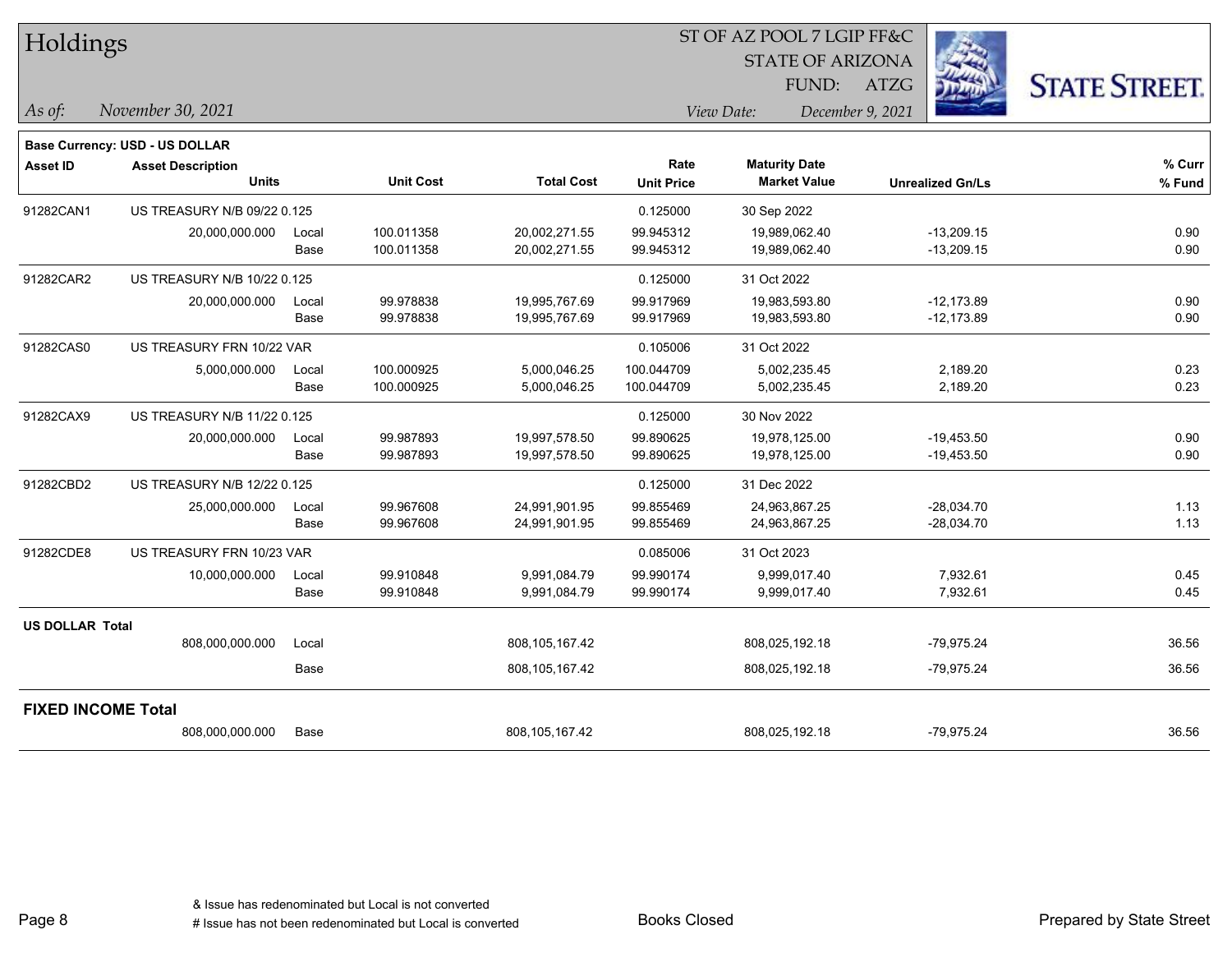| Holdings          |                                          |                  |                   |                           | ST OF AZ POOL 7 LGIP FF&C<br><b>STATE OF ARIZONA</b><br>FUND: | ATZG                    |            | <b>STATE STREET.</b> |
|-------------------|------------------------------------------|------------------|-------------------|---------------------------|---------------------------------------------------------------|-------------------------|------------|----------------------|
| $\vert$ As of:    | November 30, 2021                        |                  |                   |                           | View Date:                                                    | December 9, 2021        |            |                      |
|                   | <b>Base Currency: USD - US DOLLAR</b>    |                  |                   |                           |                                                               |                         |            |                      |
| Asset ID          | <b>Asset Description</b><br><b>Units</b> | <b>Unit Cost</b> | <b>Total Cost</b> | Rate<br><b>Unit Price</b> | <b>Maturity Date</b><br><b>Market Value</b>                   | <b>Unrealized Gn/Ls</b> |            | % Curr<br>% Fund     |
|                   |                                          |                  |                   |                           |                                                               |                         |            |                      |
| <b>FUND Total</b> |                                          |                  |                   |                           |                                                               |                         |            |                      |
|                   | 2,210,258,737.910                        | Base             | 2,210,311,521.57  |                           | 2,210,231,546.33                                              |                         | -79.975.24 | 100.00               |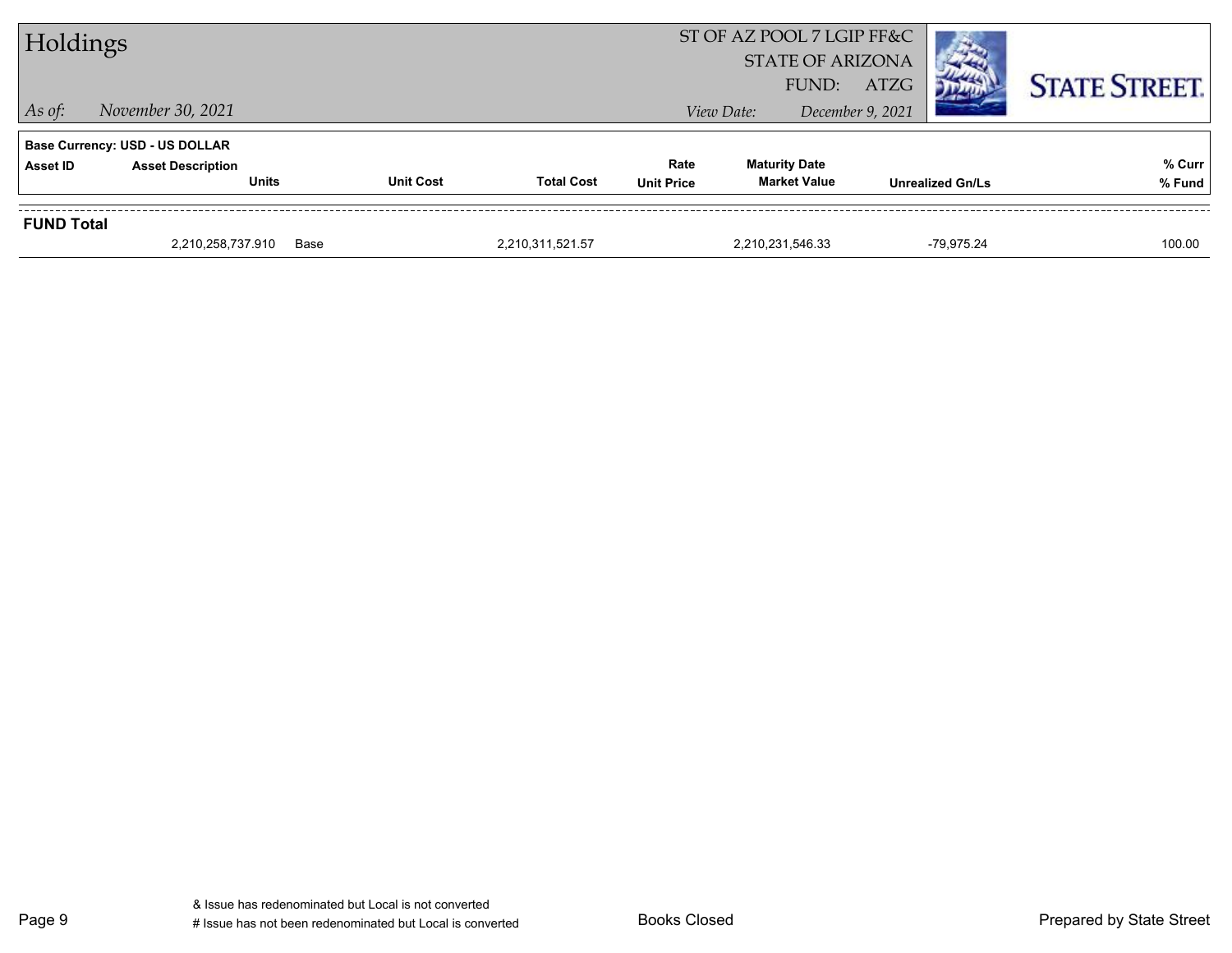## Holdings

## Currency Summary

*As of: November 30, 2021*

## ST OF AZ POOL 7 LGIP FF&C

STATE OF ARIZONA

FUND: ATZG



*View Date:December 9, 2021*

| Base Currency: USD - US DOLLAR |  |
|--------------------------------|--|

| Dase Currency: USD - US DULLAR |                   |       |                   |                     | % Currency |                         |                          |                           |
|--------------------------------|-------------------|-------|-------------------|---------------------|------------|-------------------------|--------------------------|---------------------------|
|                                | <b>Units</b>      |       | <b>Total Cost</b> | <b>Market Value</b> | % Fund     | <b>Unreal Sec Gn/Ls</b> | <b>Unreal Curr Gn/Ls</b> | <b>Total Unreal Gn/Ls</b> |
| <b>US DOLLAR</b>               |                   |       |                   |                     |            |                         | Exchange Rate:           | 1.000000                  |
| <b>CASH</b>                    |                   |       |                   |                     |            |                         |                          |                           |
|                                | $-32,527.570$     | Local | $-32,527.57$      | $-32,527.57$        | 0.00       | 0.00                    |                          | 0.00                      |
|                                |                   | Base  | $-32,527.57$      | $-32,527.57$        | 0.00       | 0.00                    | 0.00                     | 0.00                      |
| <b>CASH EQUIVALENT</b>         |                   |       |                   |                     |            |                         |                          |                           |
|                                | 1,402,291,265.480 | Local | 1,402,238,881.72  | 1,402,238,881.72    | 63.44      | 0.00                    |                          | 0.00                      |
|                                |                   | Base  | 1,402,238,881.72  | 1,402,238,881.72    | 63.44      | 0.00                    | 0.00                     | 0.00                      |
| <b>FIXED INCOME</b>            |                   |       |                   |                     |            |                         |                          |                           |
|                                | 808,000,000.000   | Local | 808,105,167.42    | 808,025,192.18      | 36.56      | $-79,975.24$            |                          | $-79,975.24$              |
|                                |                   | Base  | 808,105,167.42    | 808,025,192.18      | 36.56      | $-79,975.24$            | 0.00                     | $-79,975.24$              |
| <b>US DOLLAR Total</b>         |                   |       |                   |                     |            |                         |                          |                           |
|                                | 2,210,258,737.910 | Local | 2,210,311,521.57  | 2,210,231,546.33    | 100.00     | $-79,975.24$            |                          | $-79,975.24$              |
|                                |                   | Base  | 2,210,311,521.57  | 2,210,231,546.33    | 100.00     | $-79,975.24$            | 0.00                     | $-79,975.24$              |
| <b>FUND Total</b>              |                   |       |                   |                     |            |                         |                          |                           |
|                                | 2,210,258,737.910 | Base  | 2,210,311,521.57  | 2,210,231,546.33    | 100.00     | $-79.975.24$            | 0.00                     | $-79,975.24$              |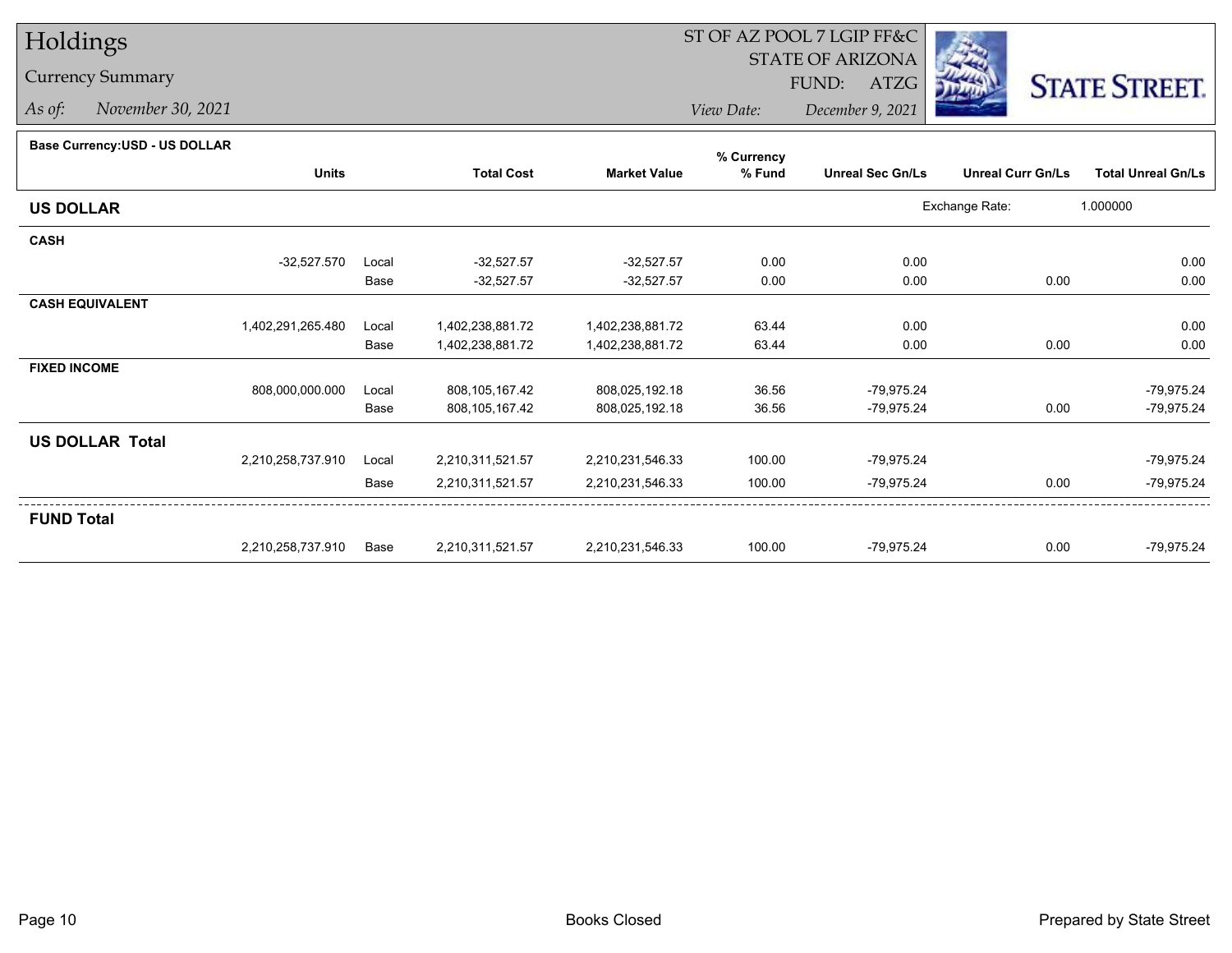| Holdings             |                                       |                   |                     |            | ST OF AZ POOL 7 LGIP FF&C |                          |                           |
|----------------------|---------------------------------------|-------------------|---------------------|------------|---------------------------|--------------------------|---------------------------|
|                      |                                       |                   |                     |            | <b>STATE OF ARIZONA</b>   |                          |                           |
| <b>Asset Summary</b> |                                       |                   |                     |            | FUND:<br>ATZG             |                          | <b>STATE STREET.</b>      |
| As of:               | November 30, 2021                     |                   |                     | View Date: | December 9, 2021          |                          |                           |
|                      | <b>Base Currency: USD - US DOLLAR</b> |                   |                     |            |                           |                          |                           |
|                      | <b>Units</b>                          | <b>Total Cost</b> | <b>Market Value</b> | % Fund     | <b>Unreal Sec Gn/Ls</b>   | <b>Unreal Curr Gn/Ls</b> | <b>Total Unreal Gn/Ls</b> |
| <b>CASH</b>          |                                       |                   |                     |            |                           |                          |                           |
| <b>US DOLLAR</b>     |                                       |                   |                     |            |                           |                          |                           |
|                      | $-32,527.570$                         | $-32,527.57$      | $-32,527.57$        | 0.00       | 0.00                      | 0.00                     | 0.00                      |
| <b>CASH Total</b>    |                                       |                   |                     |            |                           |                          |                           |
|                      | $-32,527.570$                         | $-32,527.57$      | $-32,527.57$        | 0.00       | 0.00                      | 0.00                     | 0.00                      |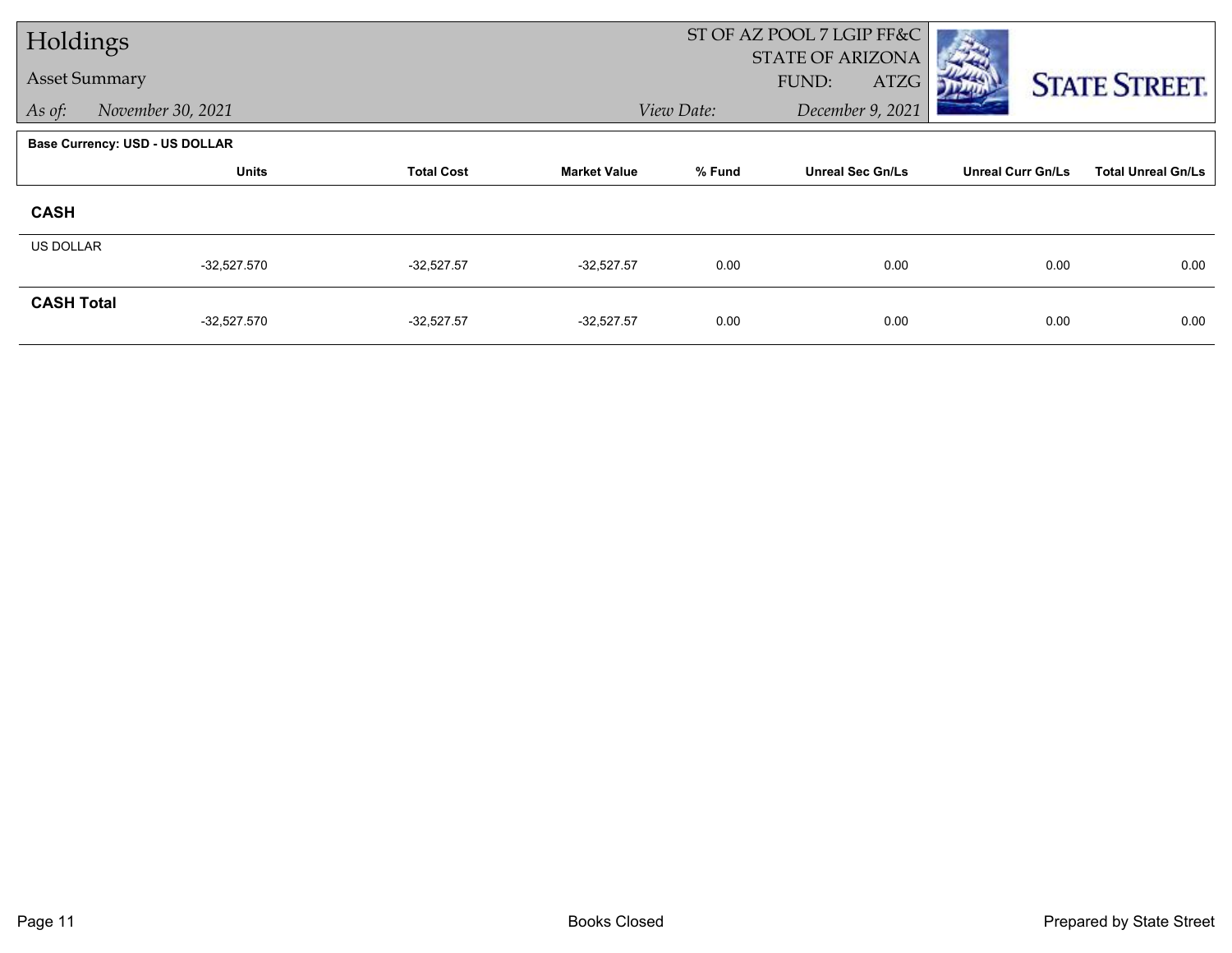| Holdings             |                                       |                   |                     | ST OF AZ POOL 7 LGIP FF&C |                                  |                          |                           |
|----------------------|---------------------------------------|-------------------|---------------------|---------------------------|----------------------------------|--------------------------|---------------------------|
| <b>Asset Summary</b> |                                       |                   |                     |                           | <b>STATE OF ARIZONA</b><br>FUND: |                          |                           |
|                      |                                       |                   |                     |                           | ATZG                             |                          | <b>STATE STREET.</b>      |
| As of:               | November 30, 2021                     |                   |                     | View Date:                | December 9, 2021                 |                          |                           |
|                      | <b>Base Currency: USD - US DOLLAR</b> |                   |                     |                           |                                  |                          |                           |
|                      | <b>Units</b>                          | <b>Total Cost</b> | <b>Market Value</b> | % Fund                    | <b>Unreal Sec Gn/Ls</b>          | <b>Unreal Curr Gn/Ls</b> | <b>Total Unreal Gn/Ls</b> |
|                      | <b>CASH EQUIVALENT</b>                |                   |                     |                           |                                  |                          |                           |
| <b>US DOLLAR</b>     |                                       |                   |                     |                           |                                  |                          |                           |
|                      | 1,402,291,265.480                     | 1,402,238,881.72  | 1,402,238,881.72    | 63.44                     | 0.00                             | 0.00                     | 0.00                      |
|                      | <b>CASH EQUIVALENT Total</b>          |                   |                     |                           |                                  |                          |                           |
|                      | 1,402,291,265.480                     | 1,402,238,881.72  | 1,402,238,881.72    | 63.44                     | 0.00                             | 0.00                     | 0.00                      |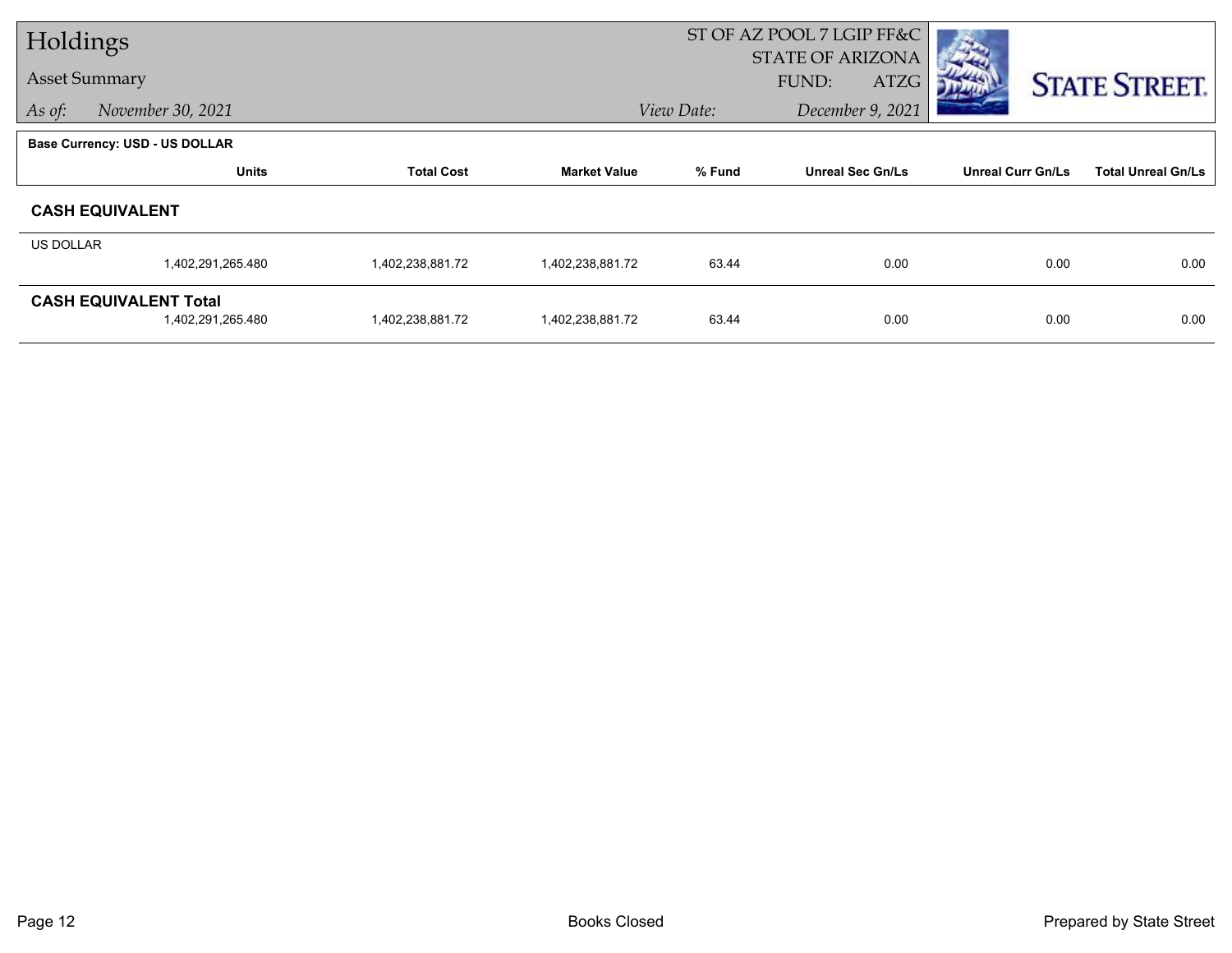| Holdings  |                                |                   |                     |            | ST OF AZ POOL 7 LGIP FF&C |                          |                           |
|-----------|--------------------------------|-------------------|---------------------|------------|---------------------------|--------------------------|---------------------------|
|           |                                |                   |                     |            | <b>STATE OF ARIZONA</b>   |                          |                           |
|           | <b>Asset Summary</b>           |                   |                     |            | FUND:<br>ATZG             |                          | <b>STATE STREET.</b>      |
| As of:    | November 30, 2021              |                   |                     | View Date: | December 9, 2021          |                          |                           |
|           | Base Currency: USD - US DOLLAR |                   |                     |            |                           |                          |                           |
|           | <b>Units</b>                   | <b>Total Cost</b> | <b>Market Value</b> | % Fund     | <b>Unreal Sec Gn/Ls</b>   | <b>Unreal Curr Gn/Ls</b> | <b>Total Unreal Gn/Ls</b> |
|           | <b>FIXED INCOME</b>            |                   |                     |            |                           |                          |                           |
| US DOLLAR |                                |                   |                     |            |                           |                          |                           |
|           | 808,000,000.000                | 808,105,167.42    | 808,025,192.18      | 36.56      | -79,975.24                | 0.00                     | $-79,975.24$              |
|           | <b>FIXED INCOME Total</b>      |                   |                     |            |                           |                          |                           |
|           | 808,000,000.000                | 808,105,167.42    | 808,025,192.18      | 36.56      | -79,975.24                | 0.00                     | $-79,975.24$              |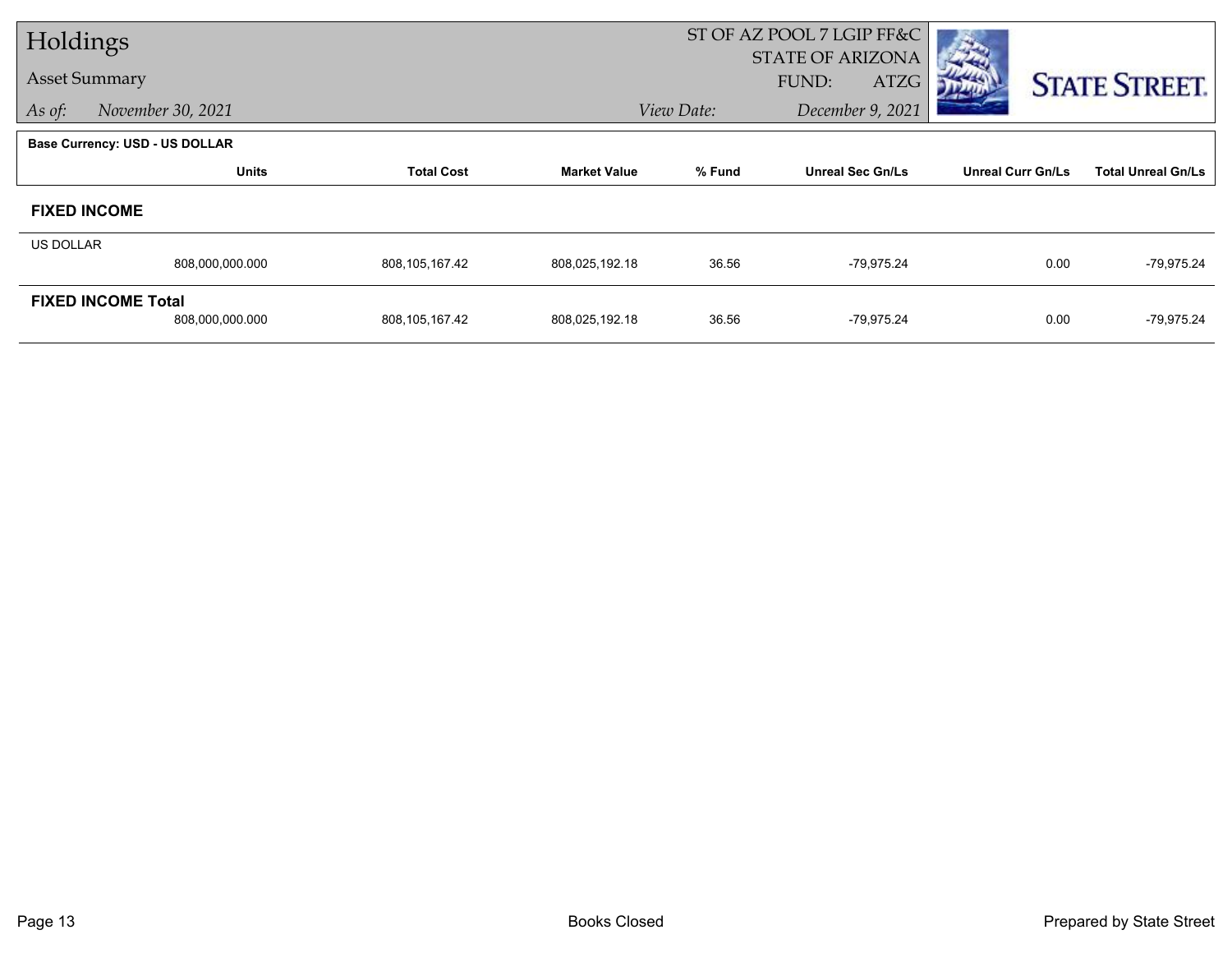| Holdings                                            |                                       |  | ST OF AZ POOL 7 LGIP FF&C              |                                         |                         |                          |                           |  |  |
|-----------------------------------------------------|---------------------------------------|--|----------------------------------------|-----------------------------------------|-------------------------|--------------------------|---------------------------|--|--|
|                                                     |                                       |  | <b>STATE OF ARIZONA</b><br><b>ATZG</b> |                                         |                         |                          |                           |  |  |
| <b>Asset Summary</b><br>November 30, 2021<br>As of: |                                       |  |                                        | FUND:<br>December 9, 2021<br>View Date: |                         |                          | <b>STATE STREET.</b>      |  |  |
|                                                     |                                       |  |                                        |                                         |                         |                          |                           |  |  |
|                                                     | <b>Base Currency: USD - US DOLLAR</b> |  |                                        |                                         |                         |                          |                           |  |  |
|                                                     | <b>Total Cost</b><br><b>Units</b>     |  | <b>Market Value</b>                    | % Fund                                  | <b>Unreal Sec Gn/Ls</b> | <b>Unreal Curr Gn/Ls</b> | <b>Total Unreal Gn/Ls</b> |  |  |
| <b>FUND Total</b>                                   |                                       |  |                                        |                                         |                         |                          |                           |  |  |
|                                                     | 2,210,258,737.910<br>2,210,311,521.57 |  | 2,210,231,546.33                       | 100.00                                  | -79.975.24              | 0.00                     | -79.975.24                |  |  |